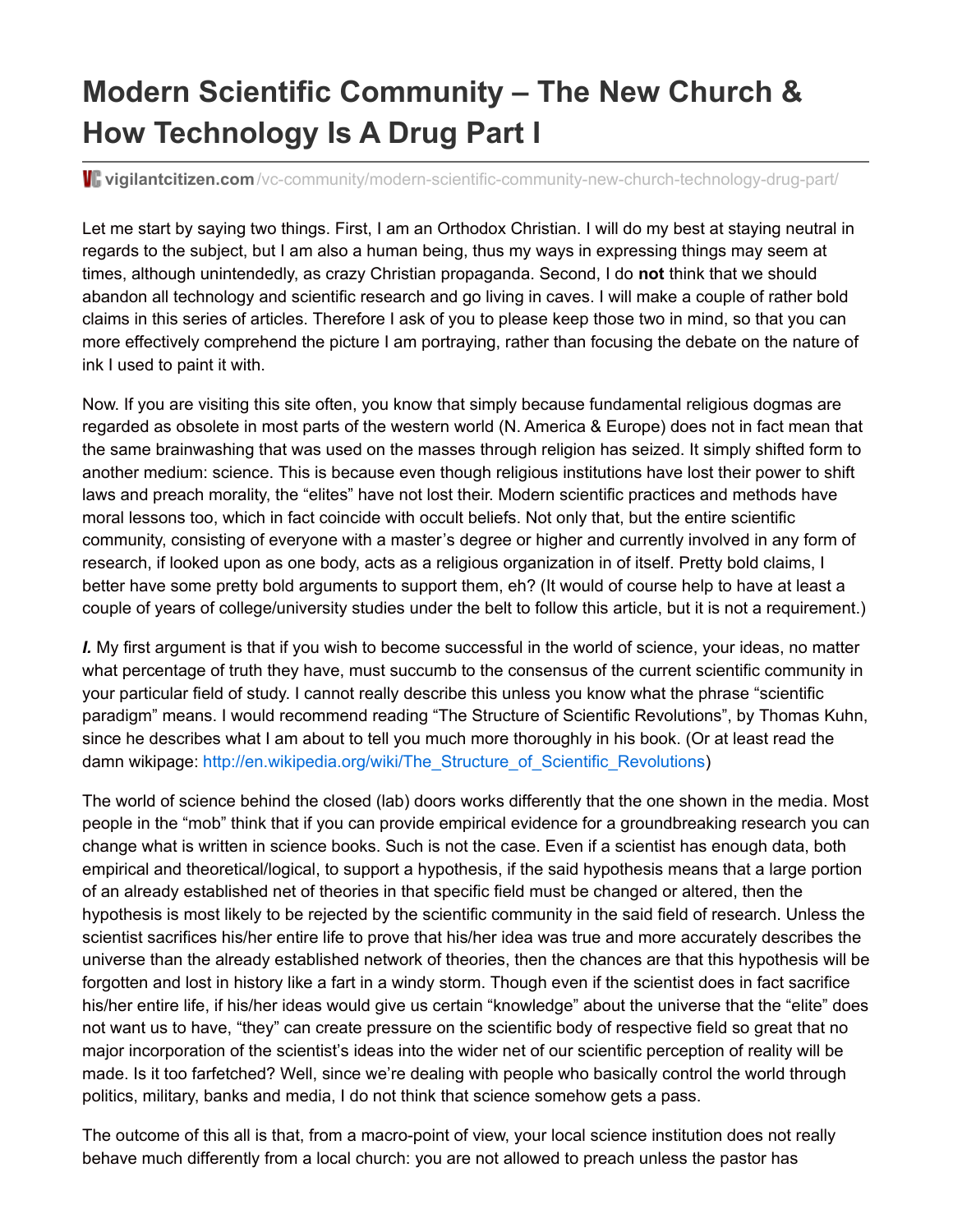approved your preaching as "truth".

Practically speaking, there is no organization or business on this planet that you can be a part of without accepting its policies. Surely this is rational, but the problem arrives when scientific institutions make established theories as their policies, while at the same time claiming that they are searching for "the truth". If a theory or hypothesis contradicts too much another theory that has already been widely accepted, then the new theory will meet a lot of resistance, maybe even not getting approved at all in the end, no matter if it is a better theory and/or a better description of reality. You might say that such is human nature, that we are all deep down somewhat conservative and do not want to change or are too lazy to change rules that already seem to work just fine. My problem is that people neglect this when dealing with scientific research communities, while religious communities face this sort of criticism all the time. I believe that we should be able to either criticize both sides of the fence by the same merit, or neither.

*II.* When we are children we are taught from the very early stage in our lives that  $1 + 1 = 2$ , with no explanation to how this comes to be, nor are we allowed to think "outside of the box". I am not saying that it is bad for us to know how to add, subtract, multiply, or divide. All I am saying is that the process by which we learn the foundation of all scientific knowledge is exactly the same as the process by which we learn the foundation of knowledge in any religion in this world.

Even as simple claims as  $1 + 1 = 2$ , and  $1 = 1$  rely entirely on you believing it to be true. Knowing some basic arithmetic can help you out a great deal in your day-to-day life, but the problem is when mathematicians start to claim these as "universal laws of all and any logic". In the real world, if there is one apple and another apple that is also one apple, I might say 1 =/= 1. For we have not agreed beforehand by which measurement we define that each one of those two apples holds exactly the same "amount of apple" in it. If one apply is twice as heavy as the other then by default I can claim that we either have 3 apples or 1,5 apple, but in no way do we have 2 apples. Conclusively, if I say that it is "logical" that we have two apples since 1 apple plus 1 apple = 2 apples, then you are taught to accept it as an absolute truth, even if we have not agreed on the underlying abstract logical rules that guide this thinking process.

*III.* The same policy is used in any scientific community as in any religious community: in order to criticize a Church/Mosque/Synagogue/[insert religious temple here] and give your own interpretation of The Holy Bible/The Quran/Torah/[insert religious scripture here] you must already be indoctrinated with the established beliefs, or else you are not allowed to criticize them. If you do not "understand" and do not agree that 1 apple + 1 apple = 2 apples, then your critique of any scientific theory in any field of study in any scientific community will most likely be neglected.

If you wish to provide some research/critique on your own you must either a) have a Ph.D. or higher, meaning that you must already be indoctrinated by the current scientific view in that particular field, or b) show forth "evidence", that may or may not later be accepted due to the current scientific paradigm. Not to mention that the scientific community can very easily reject your evidence if it does not match their criteria for "evidence", again all is a part of a scientific paradigm.

(Another useful link before we go on: [http://en.wikipedia.org/wiki/Karl\\_Popper#Philosophy\\_of\\_science](http://en.wikipedia.org/wiki/Karl_Popper#Philosophy_of_science))

*IV.* The culmination of scientific bigotry: positivism backed up by inductive logic. A fine specimen: theory of gravity. There are two sides of it, and I will adress both. Newton's version: "There is a force of nature. You cannot see it, hear it, or test it. There is no proof that it even exists, but this is how it works: [insert formula]". This claim has not had any sort of concrete empirical data to show that such a force does in fact exists and yet was widely accepted by scientists all the way till Einstein, which is about 250 years.

I could, using the same logic, say that the gravity, whether a force or distortion, is actually caused by Zeus. He did it in such a way that we can discover formulas that help us make use of this awesome power of